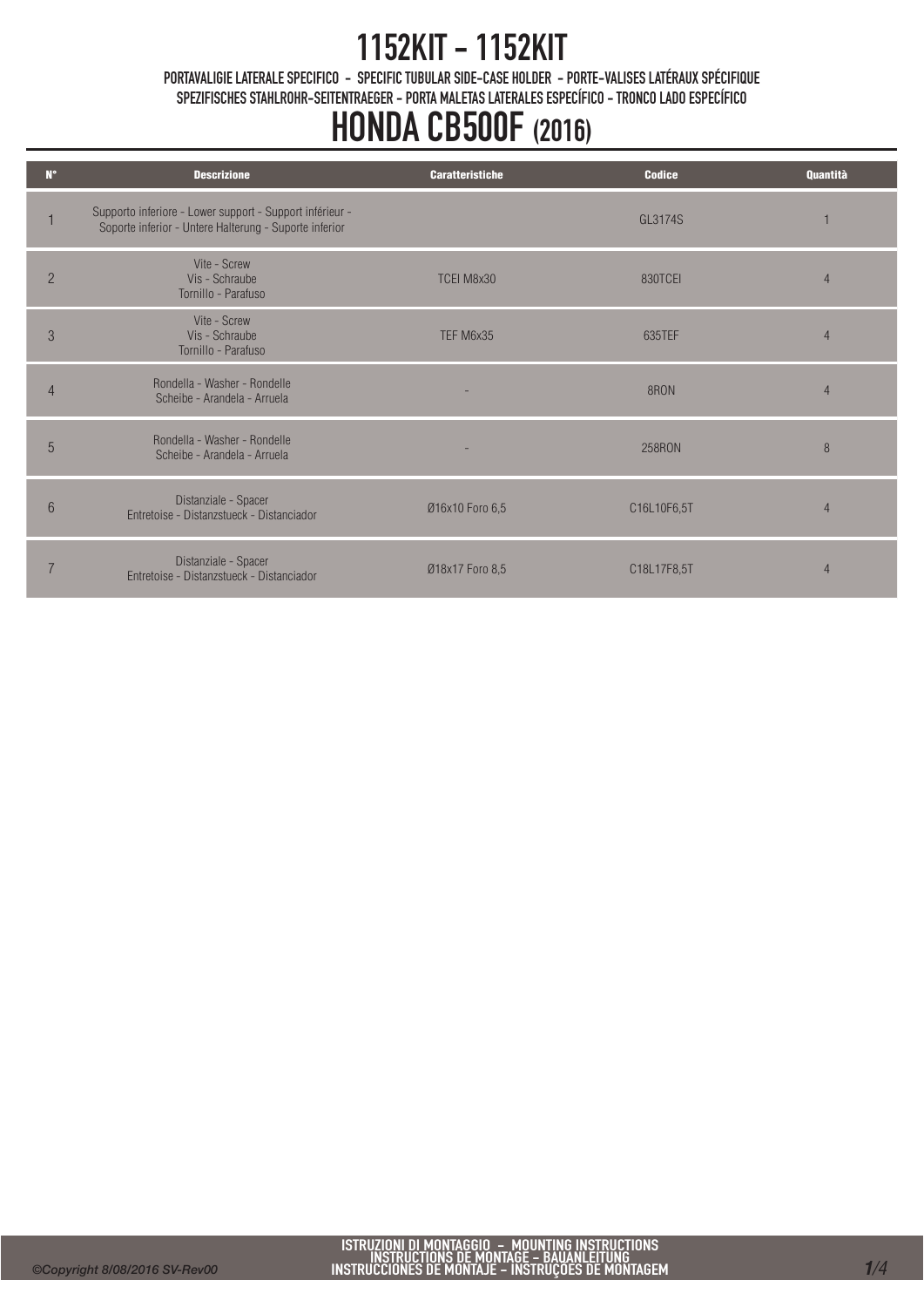PORTAVALIGIE LATERALE SPECIFICO - SPECIFIC TUBULAR SIDE-CASE HOLDER - PORTE-VALISES LATÉRAUX SPÉCIFIQUE SPEZIFISCHES STAHLROHR-SEITENTRAEGER - PORTA MALETAS LATERALES ESPECÍFICO - TRONCO LADO ESPECÍFICO



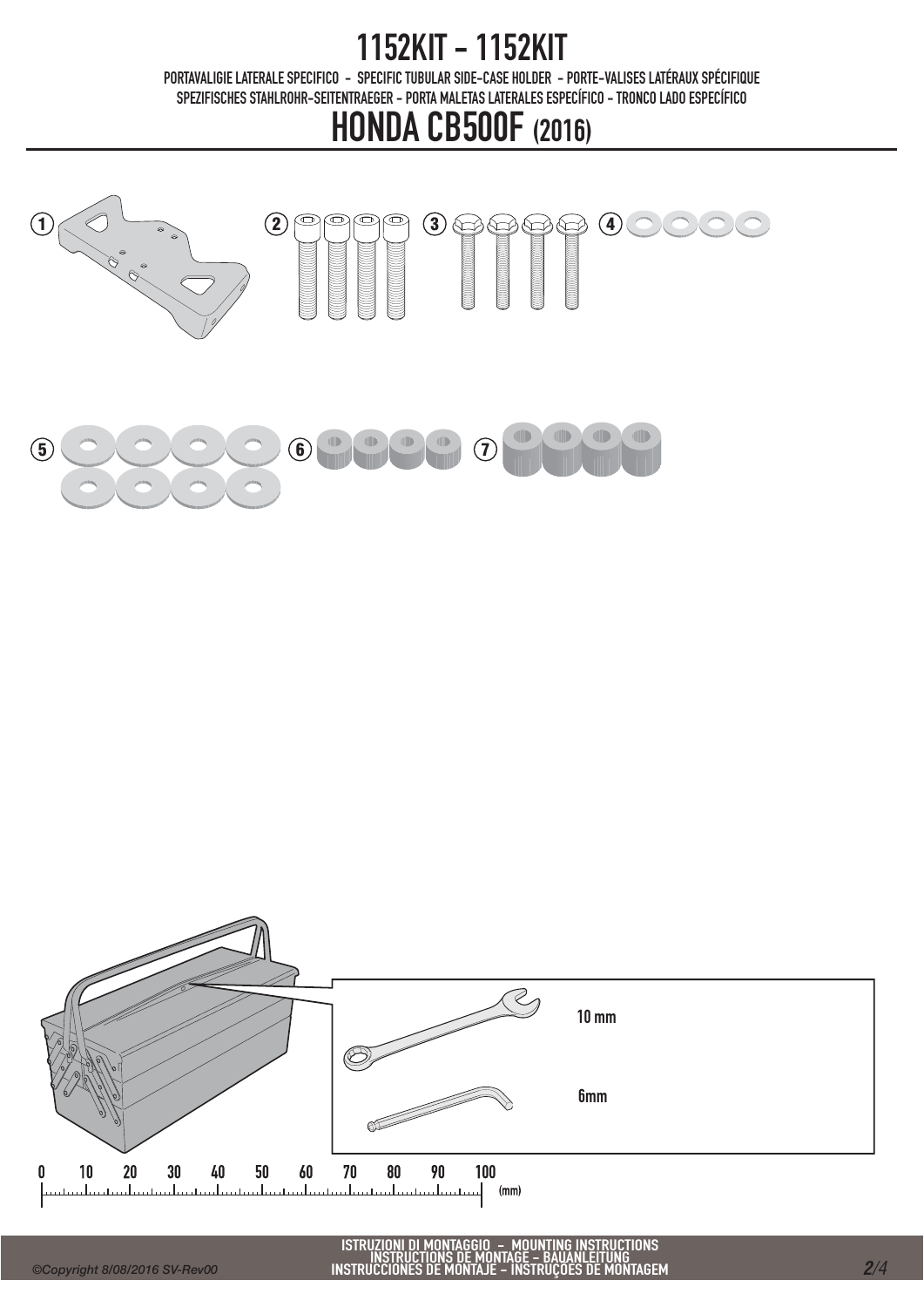PORTAVALIGIE LATERALE SPECIFICO - SPECIFIC TUBULAR SIDE-CASE HOLDER - PORTE-VALISES LATÉRAUX SPÉCIFIQUE SPEZIFISCHES STAHLROHR-SEITENTRAEGER - PORTA MALETAS LATERALES ESPECÍFICO - TRONCO LADO ESPECÍFICO